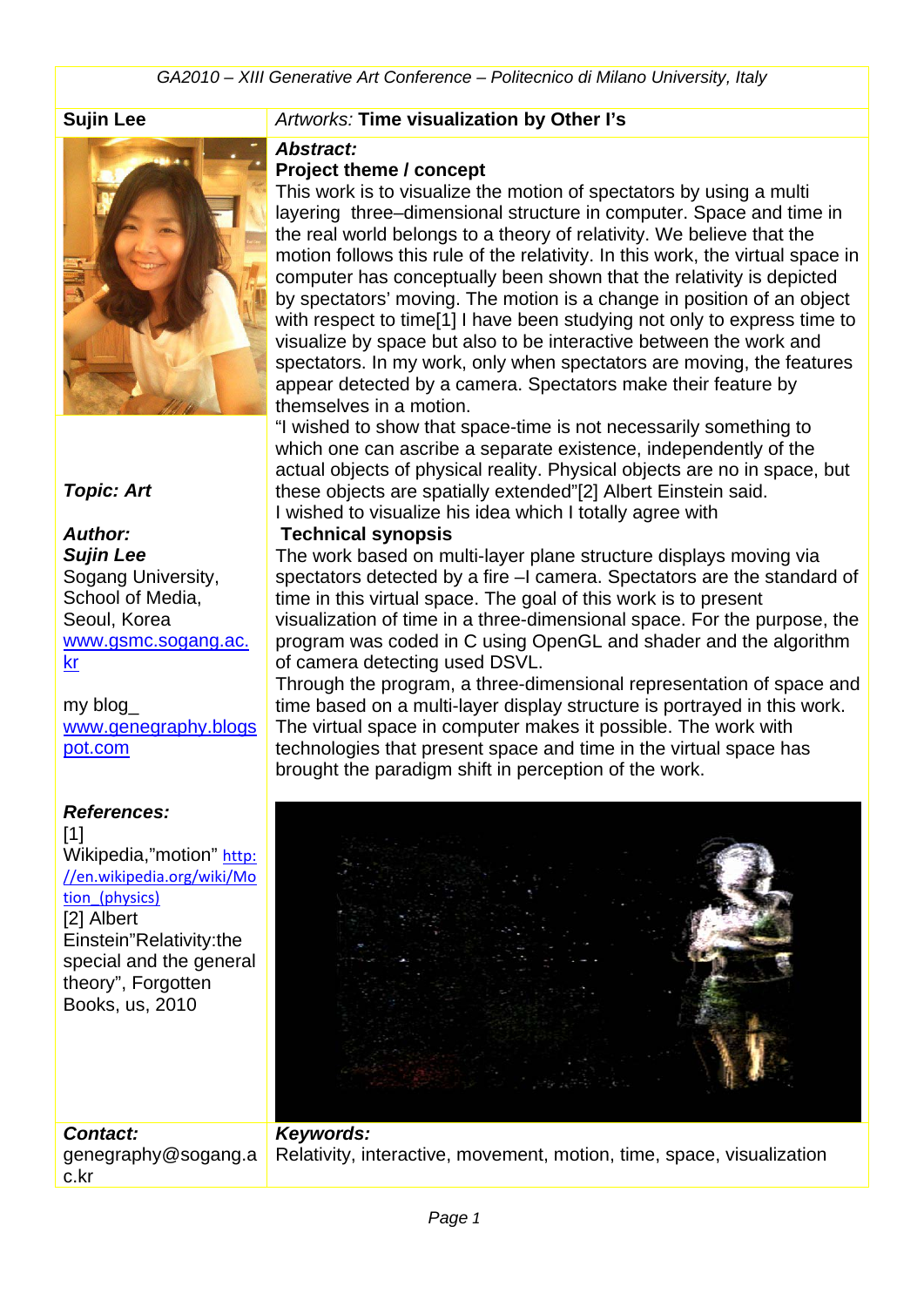# **Time Visualization by Other I's Artworks for GA2010**

 **Sujin Lee**

*Department of Art Technology, Sogang University, Seoul, Korea www.genegraphy.blogspot.com e-mail: genegraphy@sogang.ac.kr*

#### **Abstract**

*Time Visualization by Other I's* is to visualize the motion of spectators by using a multi-layer display structure in three dimensional virtual space in computer. Space and time in the real world belongs to a theory of relativity. We believe that the motion follows this rule of the relativity. In this work, the virtual space in computer has conceptually been shown that the relativity is depicted by spectators' moving. The motion is a change in position of an object with respect to time[1] I have been studying how to not only express time visualized by space but also be interactive between the artwork and spectators. In this work, only when spectators are moving, a figure appear detected by a camera. Spectators make their figure by themselves in their motion.

The artwork based on a multi-layer plane structure displays the movement via spectators detected by a web camera. Spectators are the center of time and controlling a multi-layer plane mapping their figure images in this virtual space computer. The goal of this work is to present visualization of time for a threedimensional virtual space. For the purpose, the program was coded in C language using OpenGL and the algorithm of camera detecting used DSVL library.

In this work, a three-dimensional representation of space and time based on a multilayer display structure is portrayed in the programming. Also the virtual space in computer makes it possible. The work with technologies that present space and time in the virtual space has been induced the paradigm shift in perception of the artwork.

# **1. Introduction**

#### **1.1 Where the idea comes from**

My work has begun from how different the way of time perceptions between the real world and Cartesian coordinate world by computation. In the world, which is composed by space and time , everyone lives under the same condition of time protocol as the meaning of the quantity that you measure using a clock. Time has several definitions for philosophers, physicists, economists and artists. One view is that time is part of the fundamental structure of the universe, a dimension in which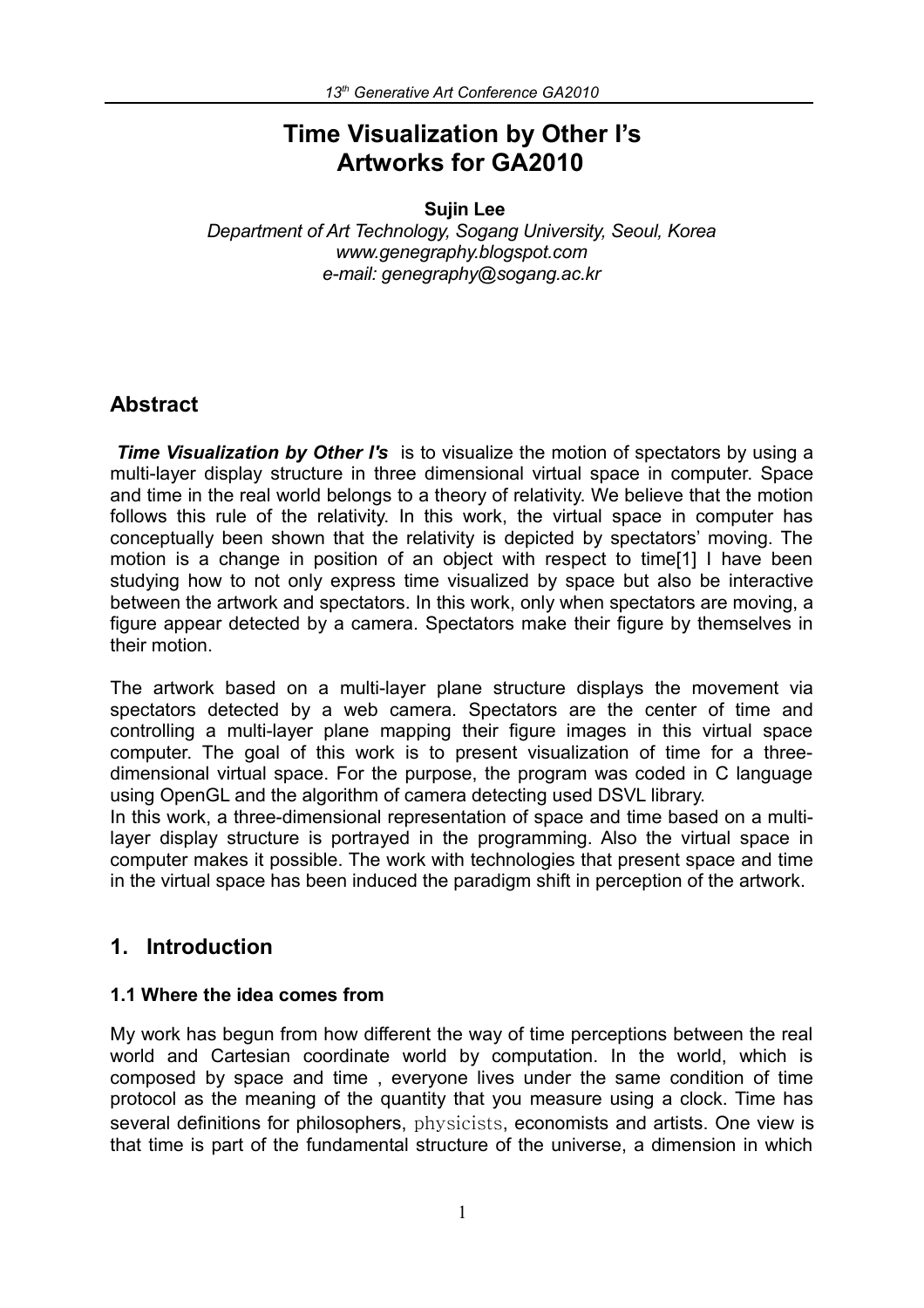events occur in sequence. This is the realist view, to which Sir Isaac Newton subscribed, in which time itself is something that can be measured.

A contrasting view is that time is part of the fundamental intellectual structure within which we sequence events, quantify the duration of events and the intervals between them, and compare the motions of objects. In this view, time does not refer to any kind of entity that "flows", that objects "move through", or that is a "container" for events. This view is part of the mental measuring system rather than being an objective thing to be measured. The question, perhaps overly simplified and allowing for no middle ground, is thus: is time a "real thing" that is "all around us", or is it nothing more than a way of speaking about and measuring events? Many fields avoid the problem of defining time itself by using operational definitions that specify the units of measurement that quantify time. Regularly recurring events and objects with apparent periodic motion have long served as standards for units of time. Examples are the apparent motion of the sun across the sky, the phases of the moon, and the swing of a pendulum. In other views of time, there is conceptual time definition for example economics view. In this time, however, I refer the time in my work to a real time in the world.

#### **1.2 Time visualization**

The goal of this study was to visualize of time in a three-dimensional virtual space by using a multi-layer structure . Space and time in the real world belongs to a theory of the relativity. The usual way of visualizing the virtual reality consists on making a three-dimensional virtual space in computer. In this study, the virtual space in computer has conceptually shown space and time of the real world. We are often thinking that time is not relative but absolute facts because we have the rule of time GMT(Greenwich Mean Time) in the world. That can be the only same condition of space.

I am trying that some rules under the concepts which is announced by Albert Einstein be shown but certainly do not try to prove his mathematical and physical theorems.

# **2. Environment**

In my work, there is the process of affecting which is internal environment and external environment. The internal environments is computer hardware specifications which are CPU, a memory, VGA, etc*(c)*. The external environment is the setting ways such as the brightness*(a)* and a web camera specification*(b)* out of screen.

In fact, this is approximately the environment variables. There is another variable also. This work coded by Opengl API and programmed how to get images depends on input parameters. The spectator's images on the screen that real time video about 30 frames per second have been read through a web camera. At this moment, each frame with real time video from camera has the flexible threshold value which is I can control of. The output of images on the screen may be just like that most imageprocessing techniques involve treating the image as a two-dimensional signal and applying standard signal-processing techniques to it.

However, in this case, I intend that the threshold value controls the speed of the images having been made and the output figure on the screen.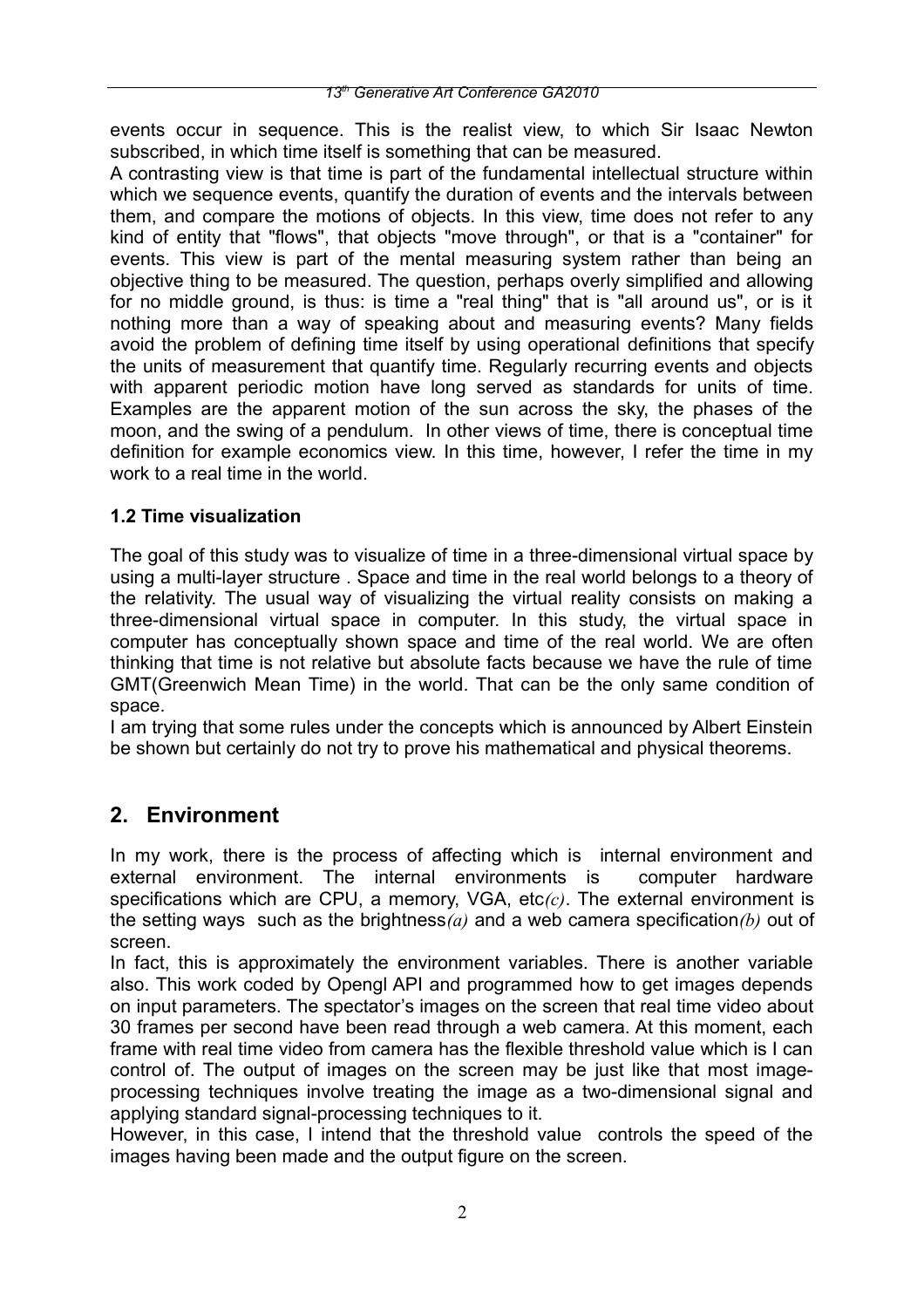

 *(b) (a) Lights*





*(c) A web camera, screen and a computer*

*Fig.1 Installation environment*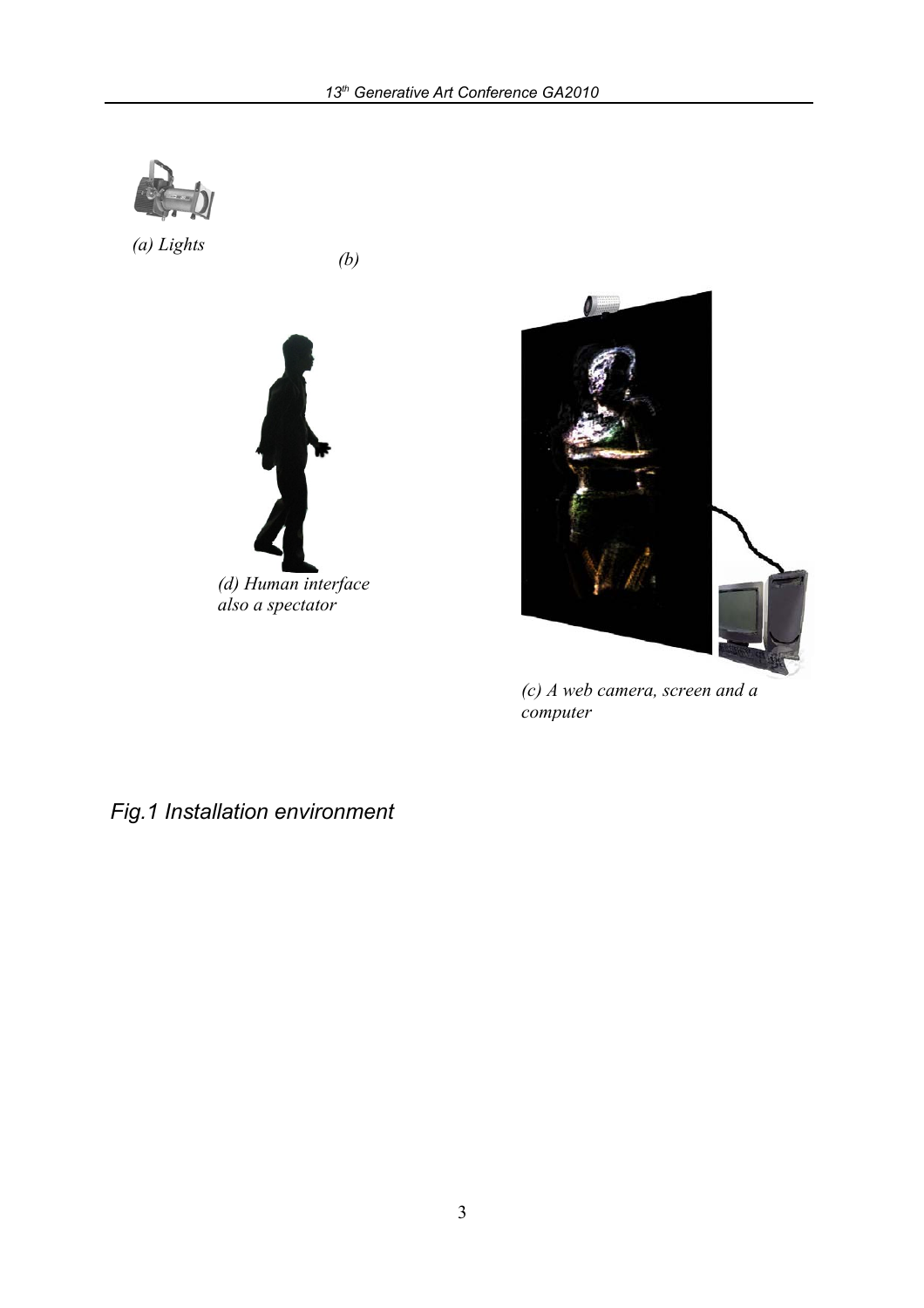# **3. Implement**

A computer is, for the most part, a logical device. As part of this, the image elements or "pixels" on its display is square with X, Y axes in Cartesian coordinates system. In this square, I was setting up a three-dimensional virtual space with Z axis. The space with X, Y and Z axes is a virtual space but representing the real world. On the virtual space in computer, the mapping images of a movie could be controlled orthogonally and horizontally. The programming was used OpenGL API with related to Translate function. Translate function is possible to making rotation, scaling, movement, perspective of objects. In this algorithm it was used DSVL library for reading a camera sensor data from outside(a real world). Also images from a camera(outside) were having a procedure to the analysis and manipulation of digitalized images. This is not at all new algorithm techniques but rather programming of what I have tried in my artwork.



*Fig 2. Each plane mapping waves image*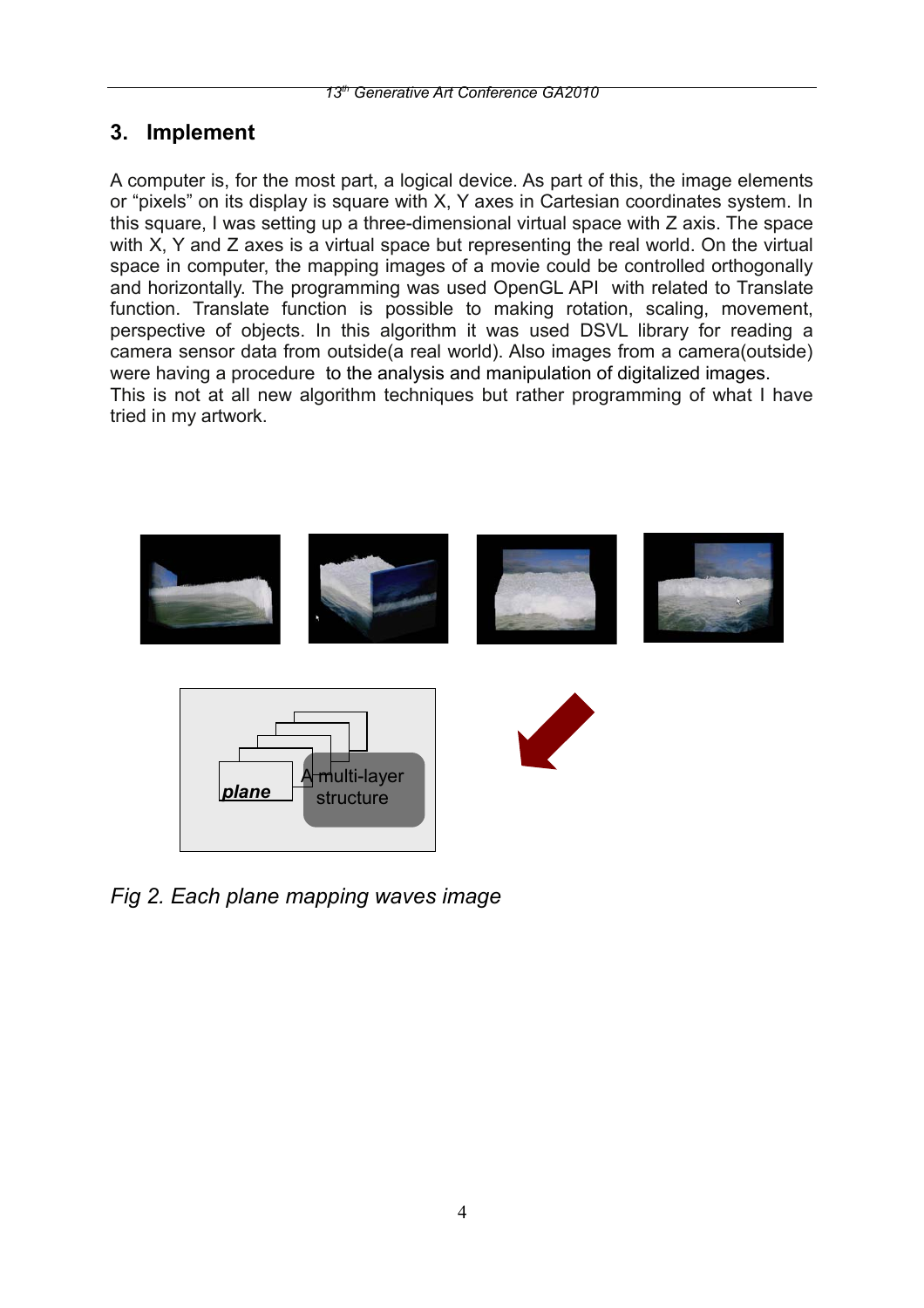

*(a) A muti-layer structure = several (c) Mapping images have transparency planes + images mapping*



*(b) Planes interval are controlled by user interfaces mouse, sensor, etc. This is human interaction computer.*



*(d) Perspective*

*Fig 3. Transparency & Perspective & Rotation*

# **4. Artworks**

#### **4.1 A three-dimensional representation of spatio-temporal video**

I tried to find out how to visualize time sequences and space at the same time. This work based on multi-layer plane structure displays moving panes via a spectator detected by a web camera. On the screen it is layered several planes by computational system. Each plane is mapping one recording video. Also each plane has interval space between planes. Whenever spectators are moving to some direction, several planes are following to the direction in a order and making interval between planes.

Video has spatio-temporal characteristic and I want people to look at the insight meaning of movement. Also It is shown that a spectator's movement is controlling several recording video planes according to the sequence.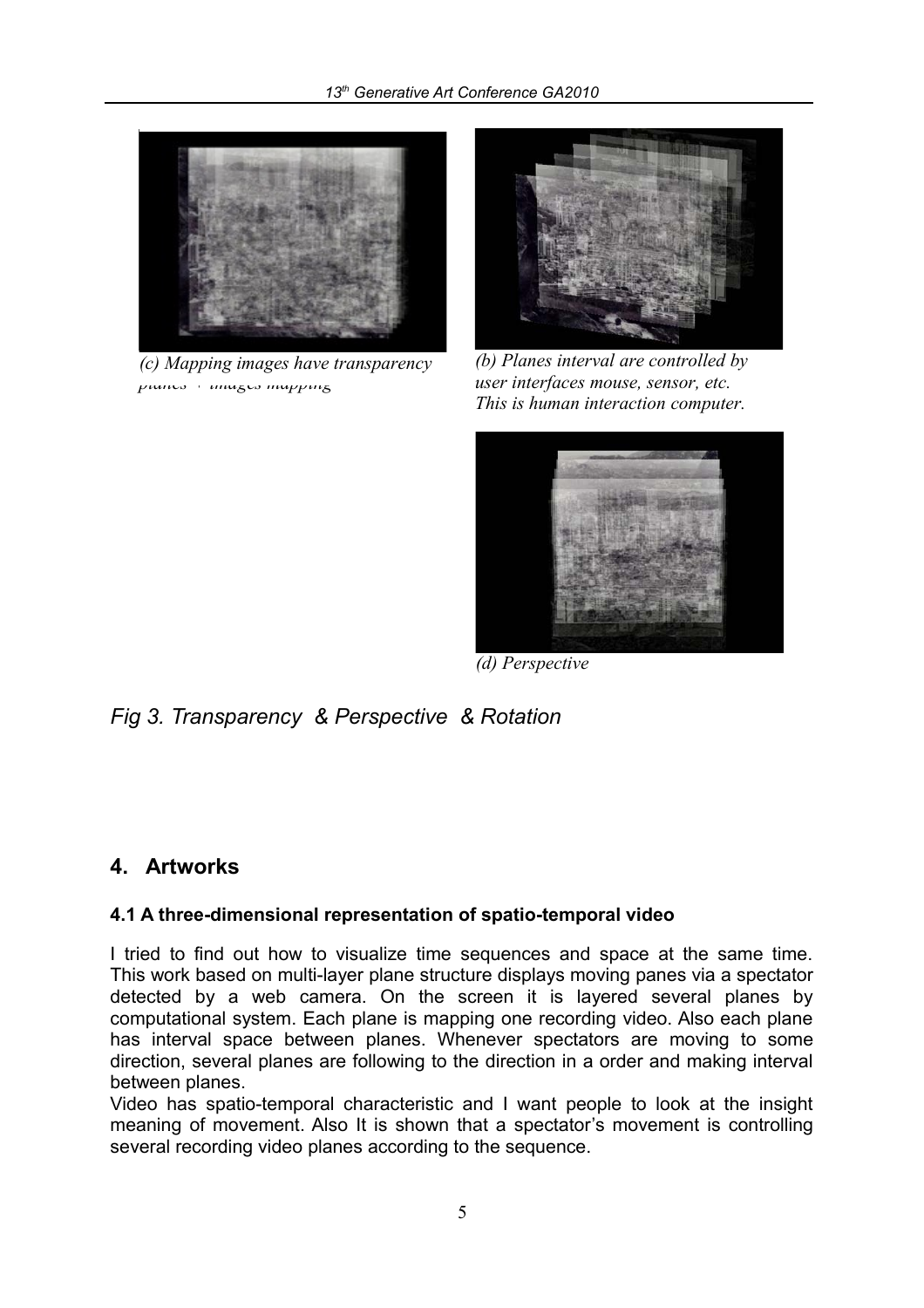*13th Generative Art Conference GA2010*



*Fig4. Plane mapping skiing video*

# **4.2 The movement**

The planes of mapping moving images are Lin Hwai 's work "CURSIVE II" which is expressed the art of calligraphy. There is a similarity between the bodies of his dancers and Chinese calligraphy, the initial energy. I used source images because their motion can be expressed well *the movement*. "CURSIVE II" is a ballet directed by Lin Hwai-min for Cloud Gate Dance Theatre of Taiwan. Also, I am permitted the Opusarte company which has authorized this DVD.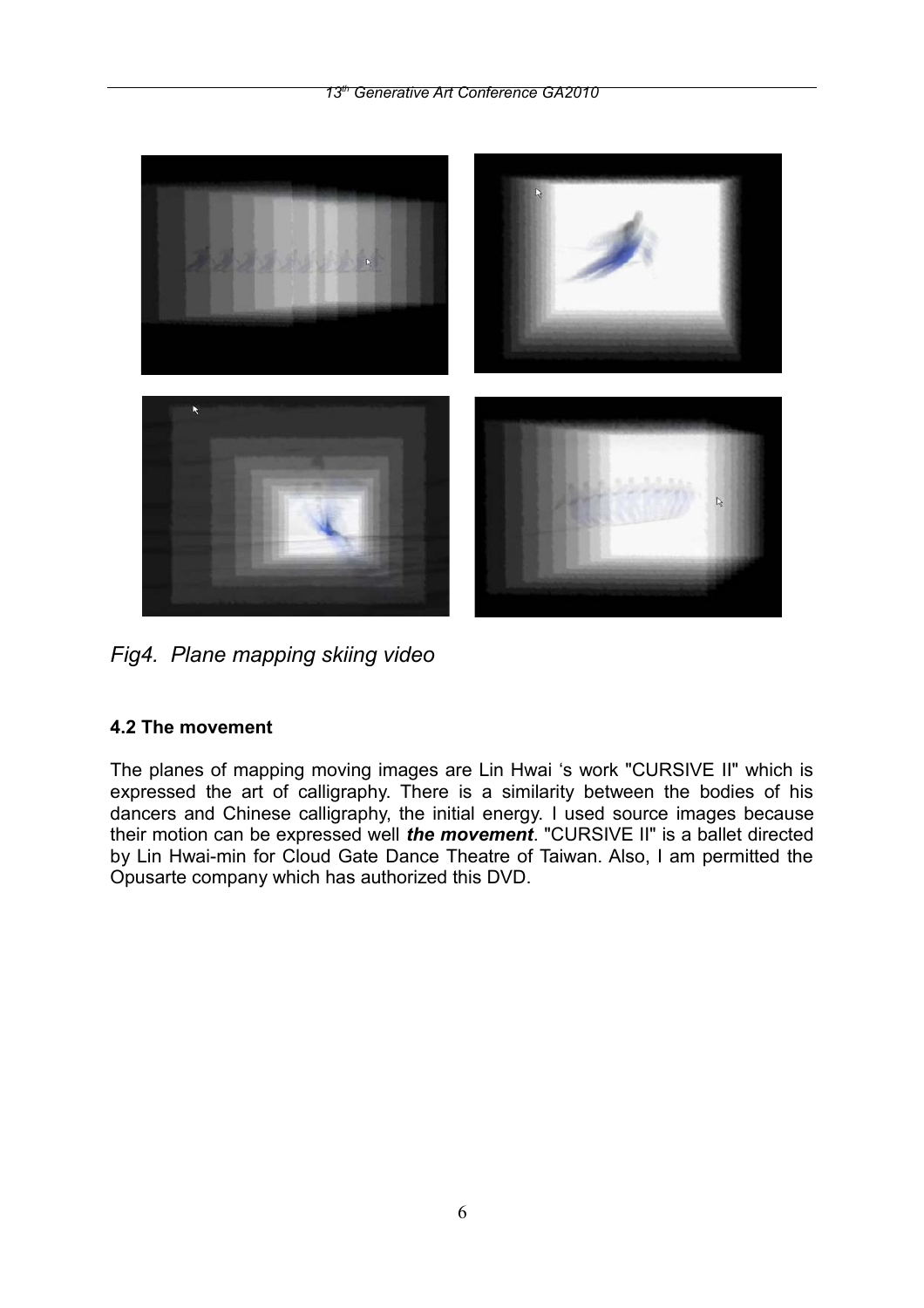

*Fig5. Plane mapping waves image*

#### **4.3 Time visualization by other I's**

This is finally what I want to show.

In this time I did not use the movie expressing my concept. This work would be not another version of my works but also same concept *Time Visualization*.

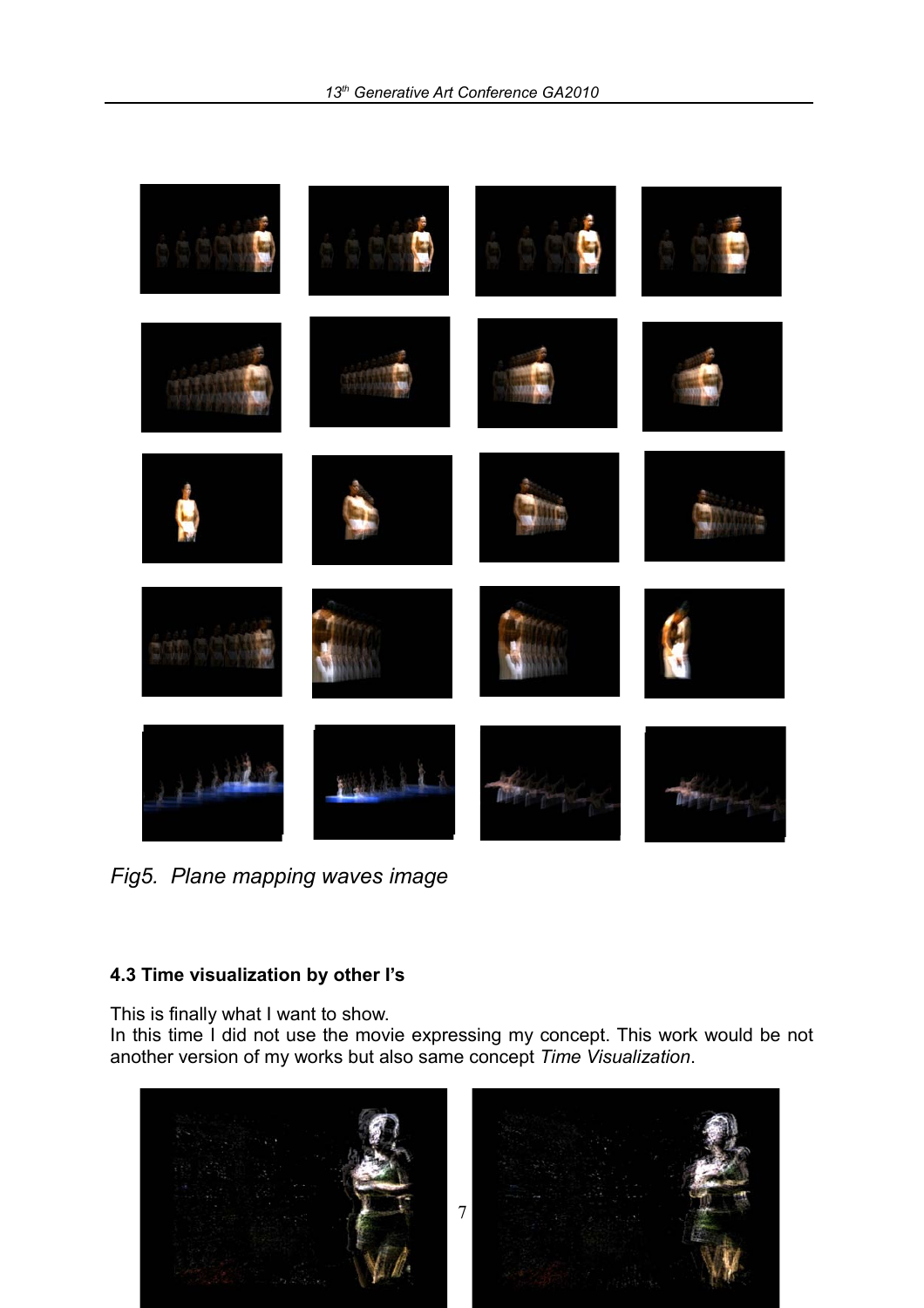#### *13th Generative Art Conference GA2010*



*Fig 6. The specific threshold value*

When spectators are moving in front of screen, the computer is depicting their figure consisting of pixel. Real-time video from a web camera has been possessed with the specific threshold value that I intended to do. Also that is depending on lights and hardware specification. So lately, I have been looking for some another way to read images from a web camera and of course I focus on that visualize time in the space. The change of threshold value led to following results.*(Fig 6)*

There are the foreground and the background on the screen. The foreground was moving objects and the background was some objects not moving. Distinguished the foreground objects from the background, the images could be other I's.

# **5. Results**

Computational silhouette drawing is not critical and unique skills but in my case I do not use "the drawing" concept to be usual tools of paintings from traditional artistic media. The computational system and spectators are producing the output of artwork by themselves. The idea of three artworks, which are *a three-dimensional representation of spatio-temporal video, the movement, Time visualization by other I's,* is based on the same idea time visualization and using the interaction between spectators and artworks in a real-time.

I have experimented with the idea by computational image processing. As a result I realized to consider several condition which are computer hardware system, environment of computer system outside and input parameters in algorithm. There is not only my intention to implement artworks but also the unpredicted change to be tested.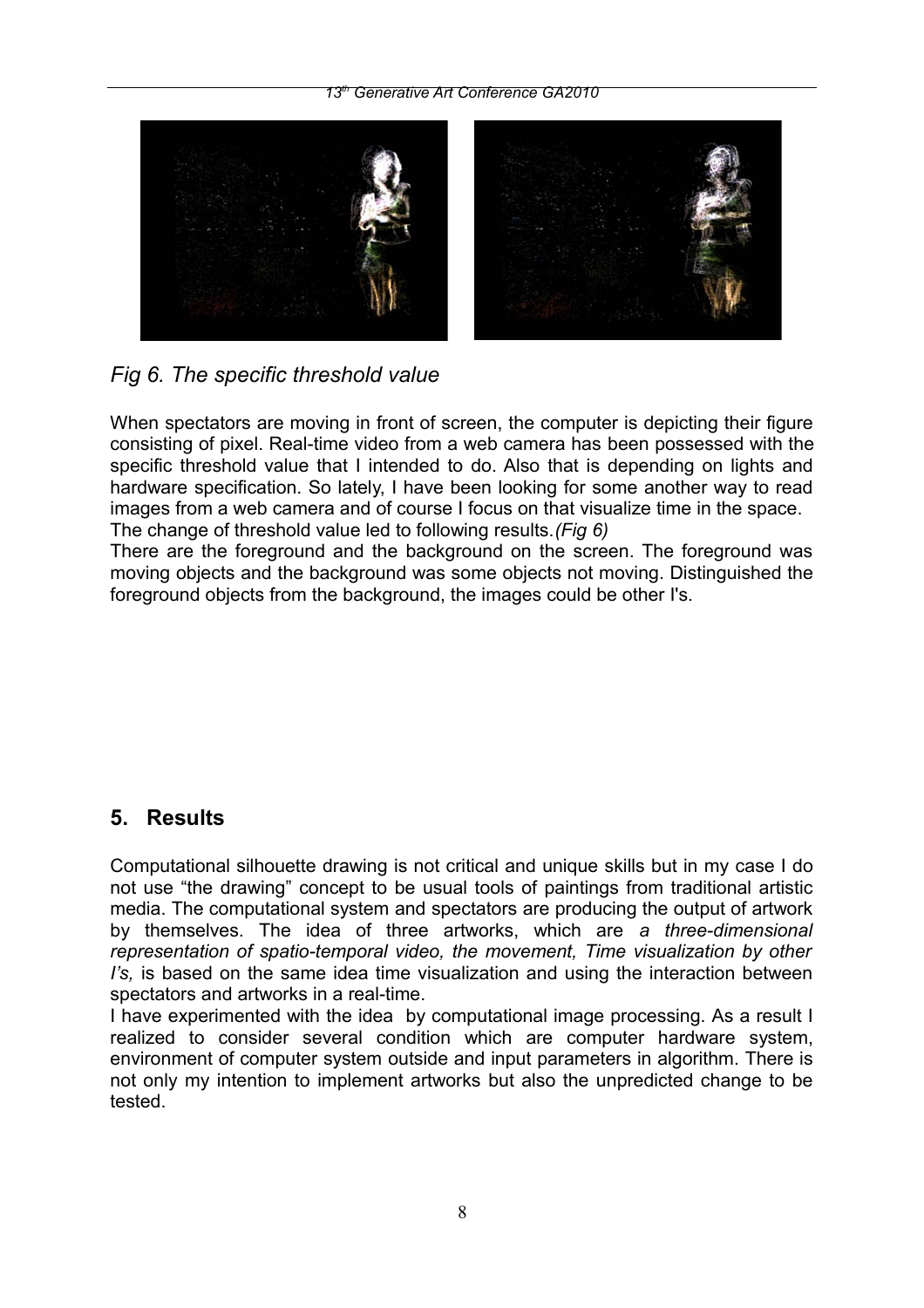

*Fig 7. The low threshold value*

# **6. Discussion**

I am thinking everytime how I make invisible things visible. We could see objects for our eyes but there are so many things that we should read that in our cognition even though we could not see physically. First my trying was *Time.*

We want to live in our lives to have been the being among people. Also we want to be satisfied our lives, feel happy the present and memorize the past a certain way within the time. Maybe I seemed to talk about life. That is the broad theme which I can not easily figure it out until the end of my life.

However I also want to try to express and communicate people in my thought. This is actually attempt at implementation for low technologies.

I would like to mention that my artwork was oriented by three things.

• I did not view the programming that consisted of writing code as a new idea skill implementation.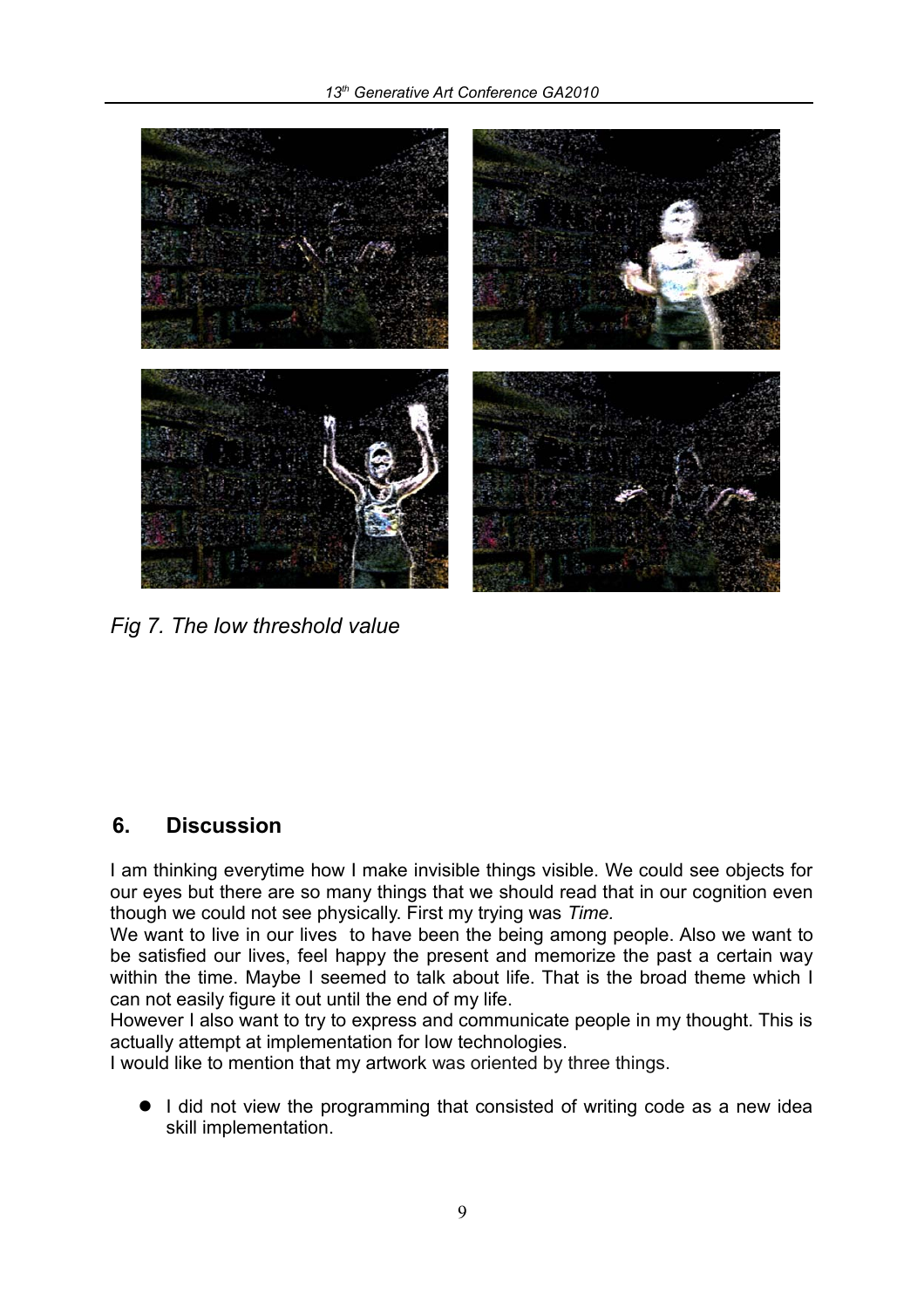- Given algorithm to be very popular.
- I was continuously trying to revise a few factors that visualized my concepts.
- I wanted to communicate some of the new ways to a direct interaction between me and others via my work.

Also, I am thinking of Albert Einstein's idea the meaning of the time-space and he figured it out by physics but I am trying to depict and visualize the meaning of time conceptually. I wish to visualize his idea which I totally agree with.

"I wished to how that space-time is not necessarily something to which one can ascribe a separate existence, independently of the actual objects of physical reality. Physical objects are no in space, but these objects are spatially extended"[1] Albert Einstein said.

# **7. Conclusion**

*Time Visualization by Other I's* results from computational silhouette drawing by a spectator's motion.

In this work, I replaced the movie to real time spectators' motion. When they stood in front of a web camera, their image data by a web camera put into a computer and a computer executed its algorithm. Instead of movie, I used the figure of selfspectators.

They are actually the interface between a human and computer and also might gaze at the screen such as a mirror. When they move, they can see their figure on the screen. If they stop moving, they cannot see their figure.

I design that a computer executes their motion using camera motion detecting and image processing algorithms. The reason why I designed eliminating the movie and read spectators' motion figure in a real-time was that I want people to be able to feel and think the time using the sense of vision such that idea mentioned to Introduction.

# **8. Future Work**

It is not easy to embody the picture in my mind in visualization. The thing of visualization can be possible to the perceptual experience of seeing. In other words, there are the agreement needed but the creation is not that.

However, I think that technologies can be reduced to ambiguousness of art, moreover it can be communicated The views of the arts could not be neatly summarized, but are expressed as understood experiences embodied by artists. Even though I am using technologies by computational process, I am still the shortage of embodiment that I carry out my idea to algorithm. In this work, I used OpenGL API in this work, but I would be developing my ideas by expanding tools that I use the open source such as OpenCV and openFrameworks which is an open source toolkit designed for "creative coding". OpenFrameworks is written in C++ and